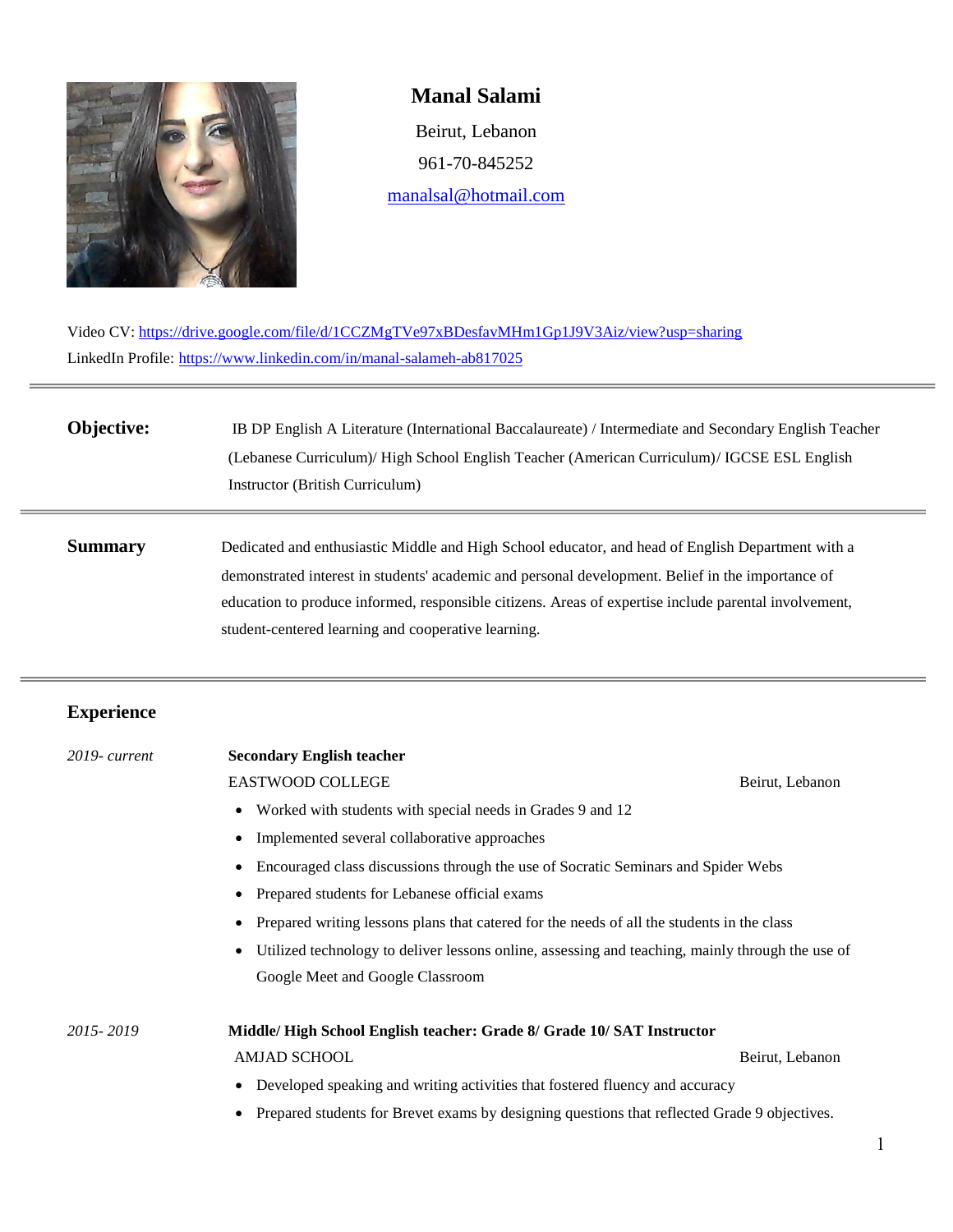|             | Used media in teaching listening.                                                              |  |  |  |
|-------------|------------------------------------------------------------------------------------------------|--|--|--|
|             | Prepared remedial worksheets to support gifted students.                                       |  |  |  |
| 2014-2015   | High School Language Arts teacher: Grade 10                                                    |  |  |  |
|             | <b>IGCSE ESL teacher: Grades 9 and 10</b>                                                      |  |  |  |
|             | AL DHAFRA PRIVATE SCHOOL<br>Abu Dhabi, United Arab Emirates                                    |  |  |  |
|             | Created daily plans minding differentiation and integration.                                   |  |  |  |
|             | Wrote lesson plans for every objective.                                                        |  |  |  |
|             | Integrated technology into every aspect of learning languages.                                 |  |  |  |
|             | Prepared IGCSE students for Paper 2 and Paper 4 exams.<br>$\bullet$                            |  |  |  |
|             | Developed and improved students' vocabulary in both speaking and writing.<br>$\bullet$         |  |  |  |
|             | Encouraged creativity through well crafted project ideas.                                      |  |  |  |
|             | Motivated students through well-designed student-centered objectives.<br>$\bullet$             |  |  |  |
|             | Facilitated learning by procuring a good and productive learning environment.<br>$\bullet$     |  |  |  |
|             | Cooperated with parents for better results.                                                    |  |  |  |
|             | Maintained scope and sequence in IGCSE classes for better exam results.                        |  |  |  |
| Summer 2014 | English teacher (TESOL)                                                                        |  |  |  |
|             | <b>ABU DHABI UNIVERSITY</b><br>Abu Dhabi, United Arab Emirates                                 |  |  |  |
|             | Taught Eleventh and Twelfth graders remediation classes<br>$\bullet$                           |  |  |  |
|             | Crafted fun-activities for teaching reading and vocabulary                                     |  |  |  |
|             | Created effective plenaries to check understanding of every objective.                         |  |  |  |
|             | Instilled a positive attitude to learn about the UAE.                                          |  |  |  |
|             | Used presentations and audio tracks to involve all types of learners.<br>$\bullet$             |  |  |  |
| 2007-2014   | Head of English Department: Grades 9 to 12                                                     |  |  |  |
|             | <b>IGCSE English as a Second Language Teacher</b>                                              |  |  |  |
|             | <b>IBDP Language A Literature Teacher</b>                                                      |  |  |  |
|             | AL NAJAH PRIVATE SCHOOL<br>Abu Dhabi, United Arab Emirates                                     |  |  |  |
|             | Taught Eighth Graders how to interpret and approach texts with different genres.<br>$\bullet$  |  |  |  |
|             | Prepared essay writing course for struggling students<br>$\bullet$                             |  |  |  |
|             | Created fieldtrips to watch relevant academic plays                                            |  |  |  |
|             | Taught TOEFL iBT for Grades 11 and 12                                                          |  |  |  |
|             | Integrated technology in education                                                             |  |  |  |
|             | Prepared course guidelines and curriculum framework that joins both British and UAE objectives |  |  |  |

Taught research skills

and competencies.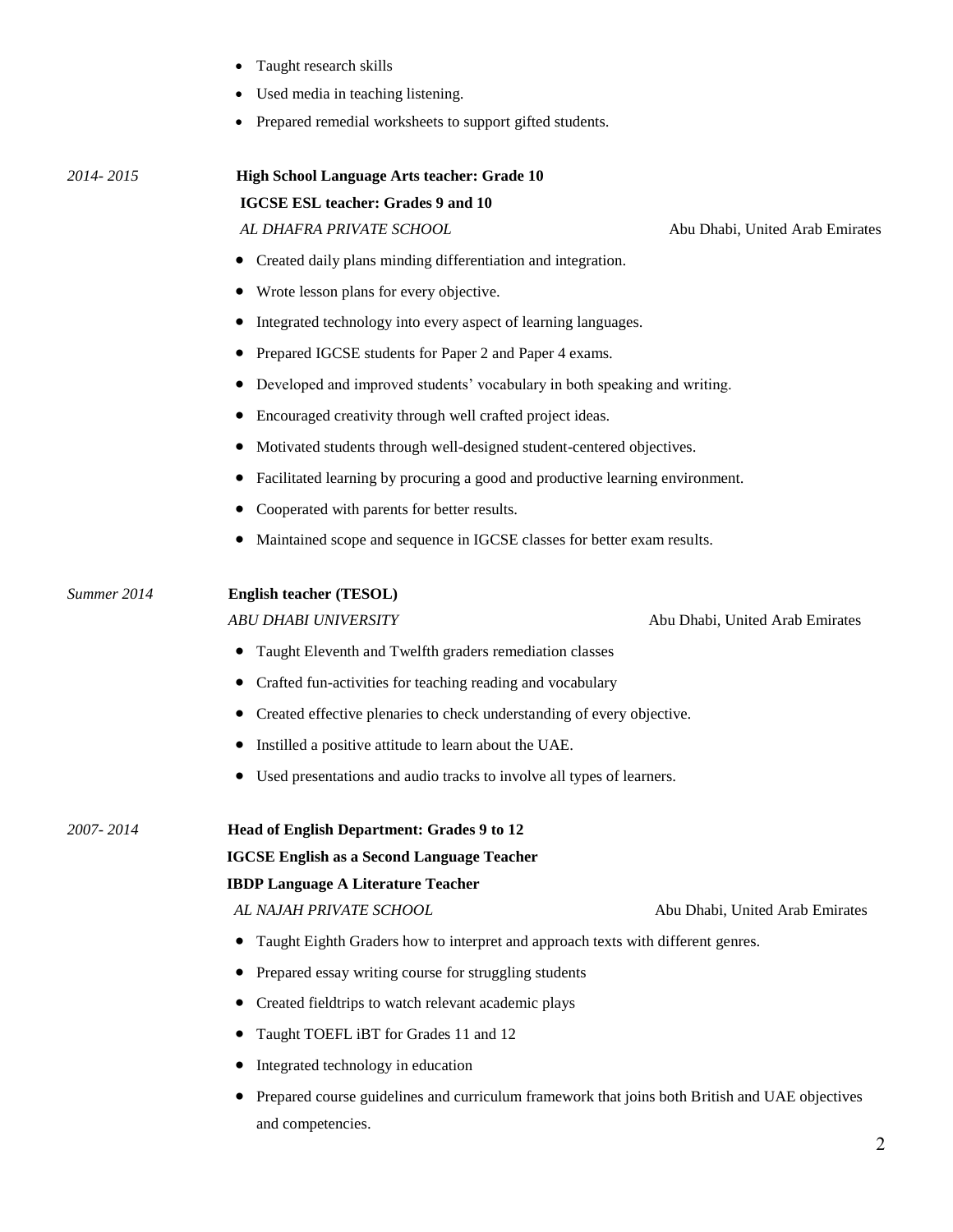- Taught IGCSE English as a second language to both Ninth and Tenth Graders.
- Facilitated an advanced program for Grades 11-12 students to boost their university skills.
- Took an IB English A training course in Manchester, UK and became certified.
- Facilitated IOP (Individual Oral Presentations) for IB students and wrote reflective statements and essays on the works being read.
- Supervised students' extended essays.
- Supervised other staff work and established flexible lesson plan strategies and forms to be utilized daily.
- Wrote daily lesson plans with differentiation.
- Wrote weekly and term plans with clear and measurable objectives.
- Analyzed assessment data and tracked high and low achievers.
- Used AFL for target setting for both students and teachers in my department.

*2004-2007* **Middle and High School English Teacher/ Grade 8 English Coordinator**

- Revised the curriculum for Grades 9 and 10- IGCSE English as a Second Language.
- Established a clear and focused curriculum for IB DP classes.
- Wrote worksheets that target all types of intelligence.
- Gave training and workshops on differentiation, lesson planning and data analysis to my staff.

*ABU DHABI INTERNATIONAL PVT. SCHOOL* Abu Dhabi, United Arab Emirates

- Prepared course objectives and outlined the course of study following curriculum guidelines and requirements of the state and school.
- Taught study skills, organizational skills, and test taking skills
- Prepared, administered, corrected, and recorded results of tests
- Maintained classroom order, and instilled positive study habits and an appreciation for learning
- Taught TOEFL cBT for students in Grade 10.

*1998 - 2003* **Teacher of English for Middle and High School**

*ASHBAL EL-SAHEL SCHOOL* Beirut, Lebanon

- Created experiential field trips that involved both students and parents
- Planned daily activities and assignments
- Wrote term and annual plans.
- Created bulletin boards and informational wall displays.
- Conducted professional daily and weekly lesson plans to approach students with various types of intelligence.
- Communicated with parents on weekly basis.